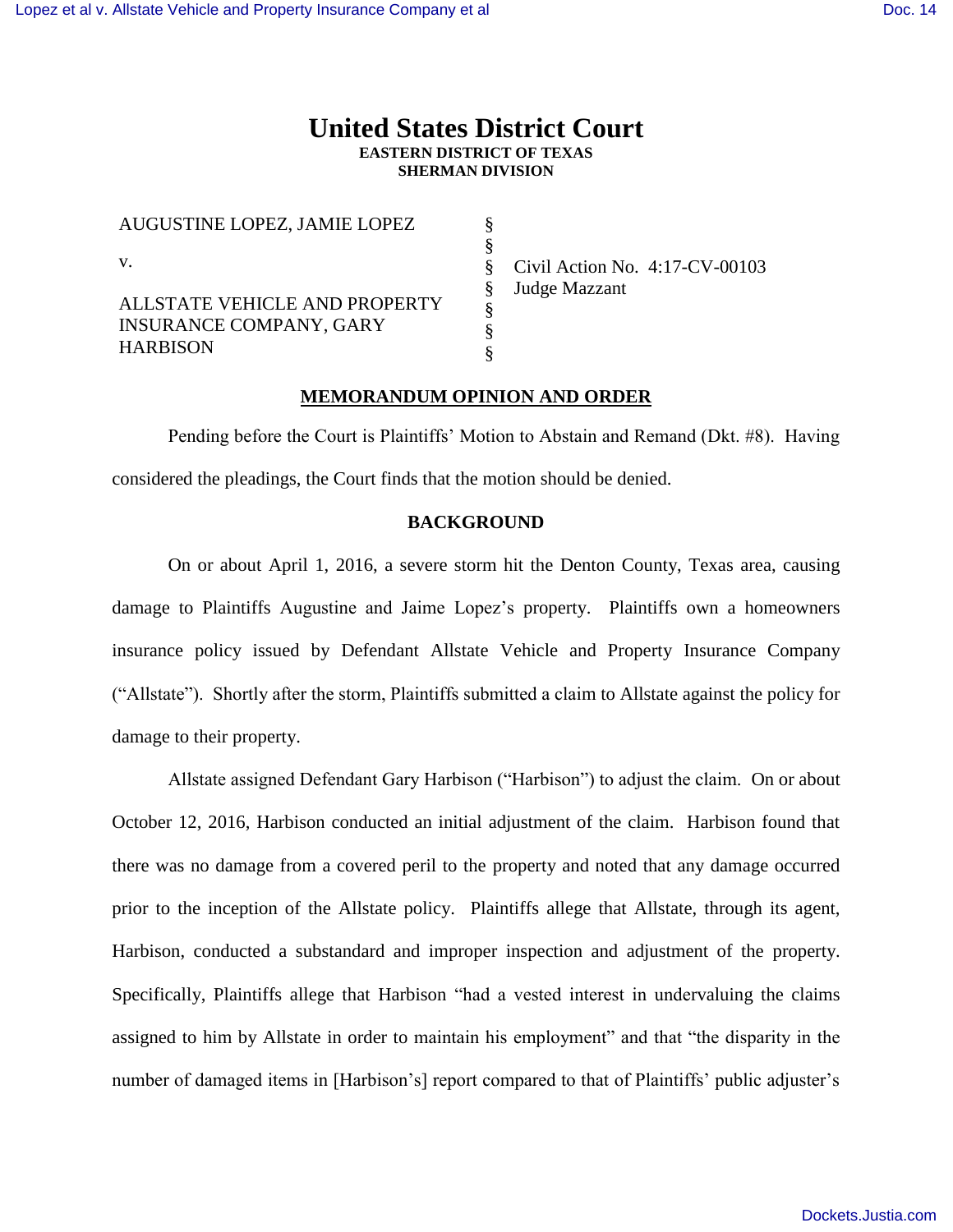is evidence of fraud on the part of Harbison." Plaintiffs further argue that Harbison "had advanced knowledge of what amount of damages he needed to find in order to either deny the claim or find the claim below the deductible." Plaintiffs state that Harbison made misrepresentations regarding the amount of damage Plaintiffs' property sustained and made misrepresentations during the inspection regarding why the policy would not cover certain damage. Plaintiffs allege that Allstate failed to assess the claim thoroughly and failed to perform its contractual duties under the policy. Plaintiffs allege that the damage to their property is estimated at \$30,646.73 and that they have not received any amount from Allstate for the damage.

On January 12, 2017, Plaintiffs filed suit against Allstate and Harbison in the 211th District Court, Denton County, Texas seeking damages that exceed \$75,000 (Dkt. #8, Exhibit A). Plaintiffs brought claims against Allstate for breach of contract, violations of the Texas Insurance Code, breach of the duty of good faith and fair dealing, violations of the Texas Deceptive Trade Practices Act, and fraud. Plaintiffs also brought claims against Harbison for violations of the Texas Insurance Code, violations of the Texas Deceptive Trade Practices Act, fraud, negligence, and gross negligence.

Plaintiffs are both citizens of the State of Texas. Allstate is an Illinois corporation with its principal place of business in Illinois. Harbison is a citizen of the State of Texas. On February 13, 2017, Allstate removed the action to the Court asserting that the Court had diversity jurisdiction over the matter because Plaintiffs improperly joined Harbison to the case (Dkt. #1).

On February 21, 2017, Plaintiffs filed their Motion to Abstain and Remand (Dkt. #8). On March 7, 2017, Allstate filed a response (Dkt. #11). Plaintiffs did not file a reply.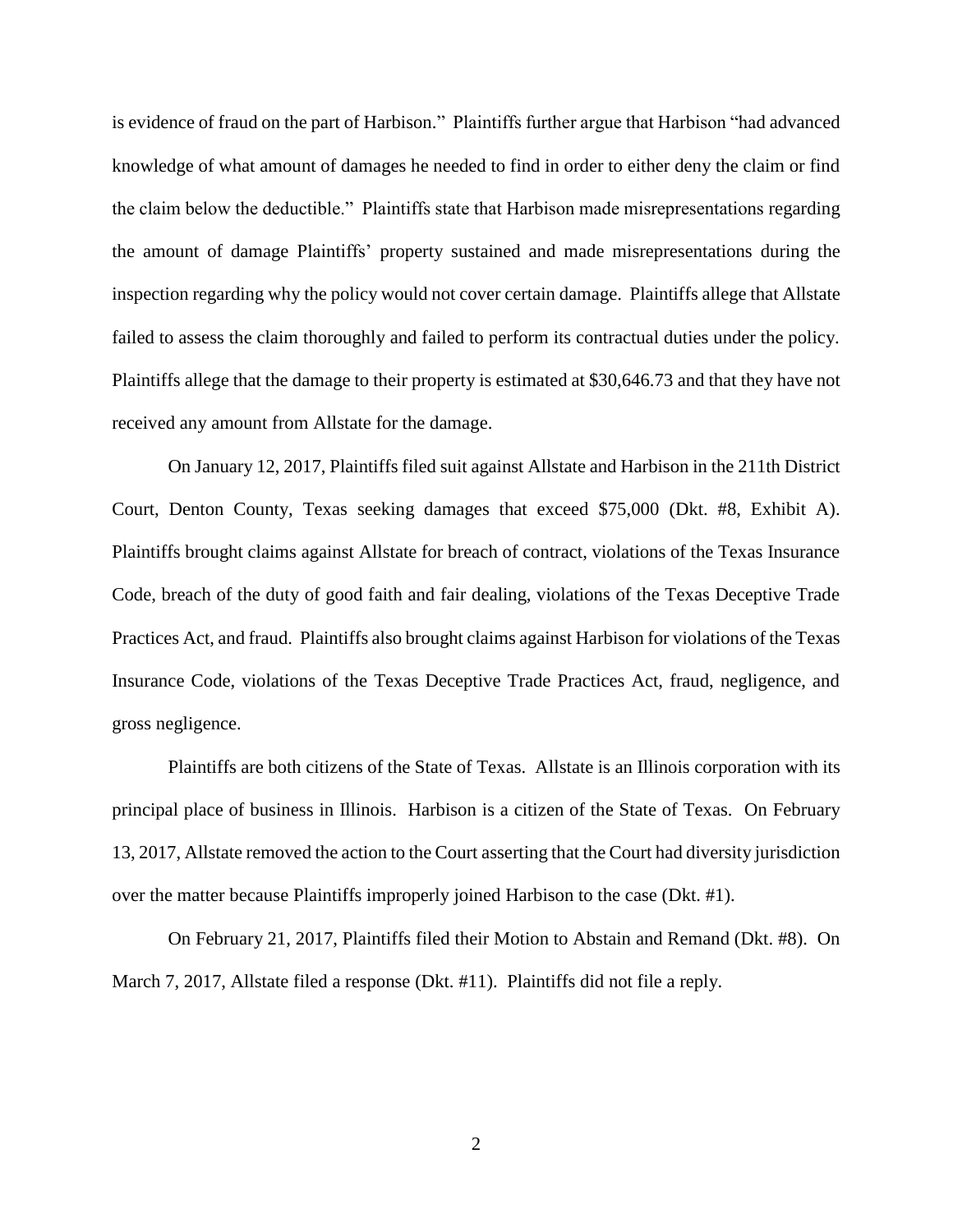#### **LEGAL STANDARD**

A defendant may remove any civil action from state court to a district court of the United States which has original jurisdiction. 28 U.S.C. § 1441. District courts have original jurisdiction over all civil actions that are between citizens of different states and involve an amount in controversy in excess of \$75,000, exclusive of interest and costs. 28 U.S.C. § 1332. The party seeking removal "bears the burden of establishing that federal jurisdiction exists and that removal was proper." *Manguno v. Prudential Prop. & Cas. Ins. Co.*, 276 F.3d 720, 723 (5th Cir. 2002); *Weaver v. Zurich Am. Ins. Co.*, No. Civ. A. H–10–1813, 2010 WL 3910053, at \*1 (S.D. Tex. Oct. 1, 2010). The removal statute must "be strictly construed, and any doubt about the propriety of removal must be resolved in favor of remand." *Gasch v. Hartford Accident & Indem. Co.*, 491 F.3d 278, 281–82 (5th Cir. 2007). A district court is required to remand the case to state court if, at any time before final judgment, it determines that it lacks subject matter jurisdiction. *See* 28 U.S.C. § 1447(c); *Groupo Dataflux v. Atlas Glob. Grp., L.P.*, 541 U.S. 567, 571 (2004).

"When assessing whether diversity jurisdiction exists, a court must disregard non-diverse citizenship of an improperly joined defendant." *Doucet v. State Farm Fire and Cas. Co.*, No. 1:09–CV–142, 2009 WL 3157478, at \*4 (E.D. Tex. Sept. 25, 2009) (citing *Smallwood v. Ill. Cent. R.R. Co.*, 385 F.3d 568, 572–73 (5th Cir. 2004)). A defendant who contends that a non-diverse party is improperly joined has a "heavy" burden of proof. *Green v. Amerada Hess Corp.*, 707 F.2d 201, 205 (5th Cir. 1983); *Great Plains Trust Co. v. Morgan Stanley Dean Witter & Co.*, 313 F.3d 305, 312 (5th Cir. 2002) (citation omitted). "In making its determination, the court must ordinarily evaluate all of the factual allegations in the plaintiff's state court pleadings in the light most favorable to the plaintiff, resolving all contested issues of substantive fact in favor of the plaintiff." *Green*, 707 F.2d at 205.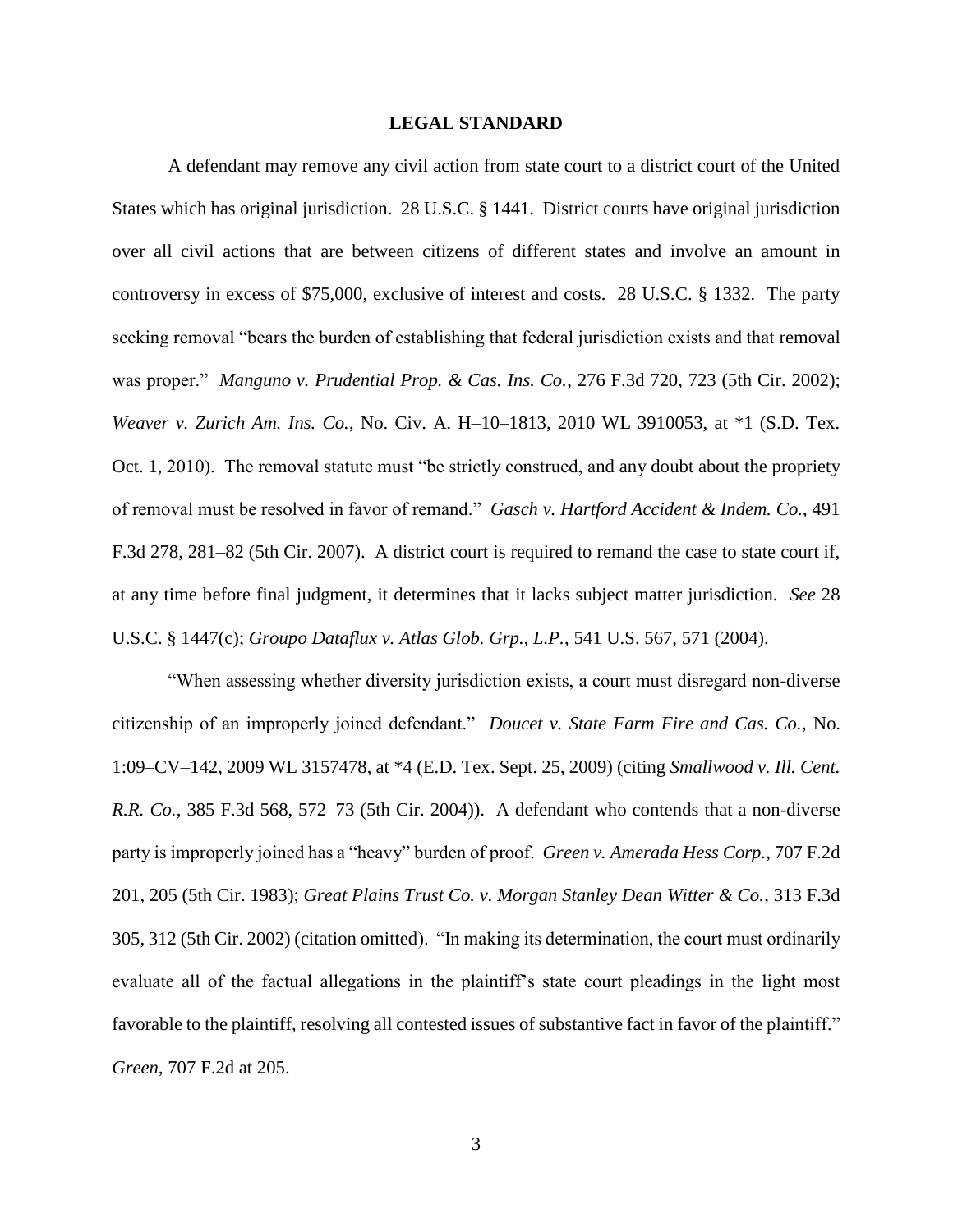"The removing party must prove that there is absolutely no possibility that the plaintiff will be able to establish a cause of action against the in-state defendant in state court, or that there has been outright fraud in the plaintiff's pleading of jurisdictional facts." *Great Plains Trust*, 313 F.3d at 312 (quoting *Green*, 707 F.2d at 205). After the Court resolves all disputed questions of fact and all ambiguities in controlling state law in favor of the plaintiff, the Court determines whether the plaintiff has any possibility of recovery against the party whose joinder is questioned. *Id.* (citation omitted). If there is a reasonable basis for predicting that the state law might impose liability on the facts of the case, then there is no fraudulent joinder. *Id.* (citation omitted). This possibility must be reasonable and not just theoretical. *Id.*

A determination of improper joinder must be based on an analysis of the causes of action alleged in the complaint at the time of removal. *See Cavallini v. State Farm Mut. Auto Ins. Co.*, 44 F.3d 256, 264 (5th Cir. 1995). "A district court should ordinarily resolve [claims of] improper joinder by conducting a Rule 12(b)(6)-type analysis." *McDonal v. Abbott Labs.*, 408 F.3d 177, 183 n.6 (5th Cir. 2005); *see also Boone v. Citigroup, Inc.*, 416 F.3d 382, 388 (5th Cir. 2005). "[I]f a plaintiff can survive a Rule 12(b)(6)-type challenge, there is generally no improper joinder." *Guillory v. PPG Indus., Inc.*, 434 F.3d 303, 309 (5th Cir. 2005) (citation omitted); *Smallwood*, 385 F.3d at 573. The Court, however, must carefully distinguish an attack on the overall merits of the case from a showing that defendants were improperly joined in order to defeat diversity. *See Smallwood*, 385 F.3d at 573; *see also Gasch* 491 F.3d at 284.

Plaintiffs must plead "enough facts to state a claim to relief that is plausible on its face." *Bell Atl. Corp. v. Twombly*, 550 U.S. 544, 570 (2007). Merely lumping diverse and non-diverse defendants together in undifferentiated liability averments of a petition does not satisfy the requirement to state specific actionable conduct against the non-diverse defendant. *See Griggs v.*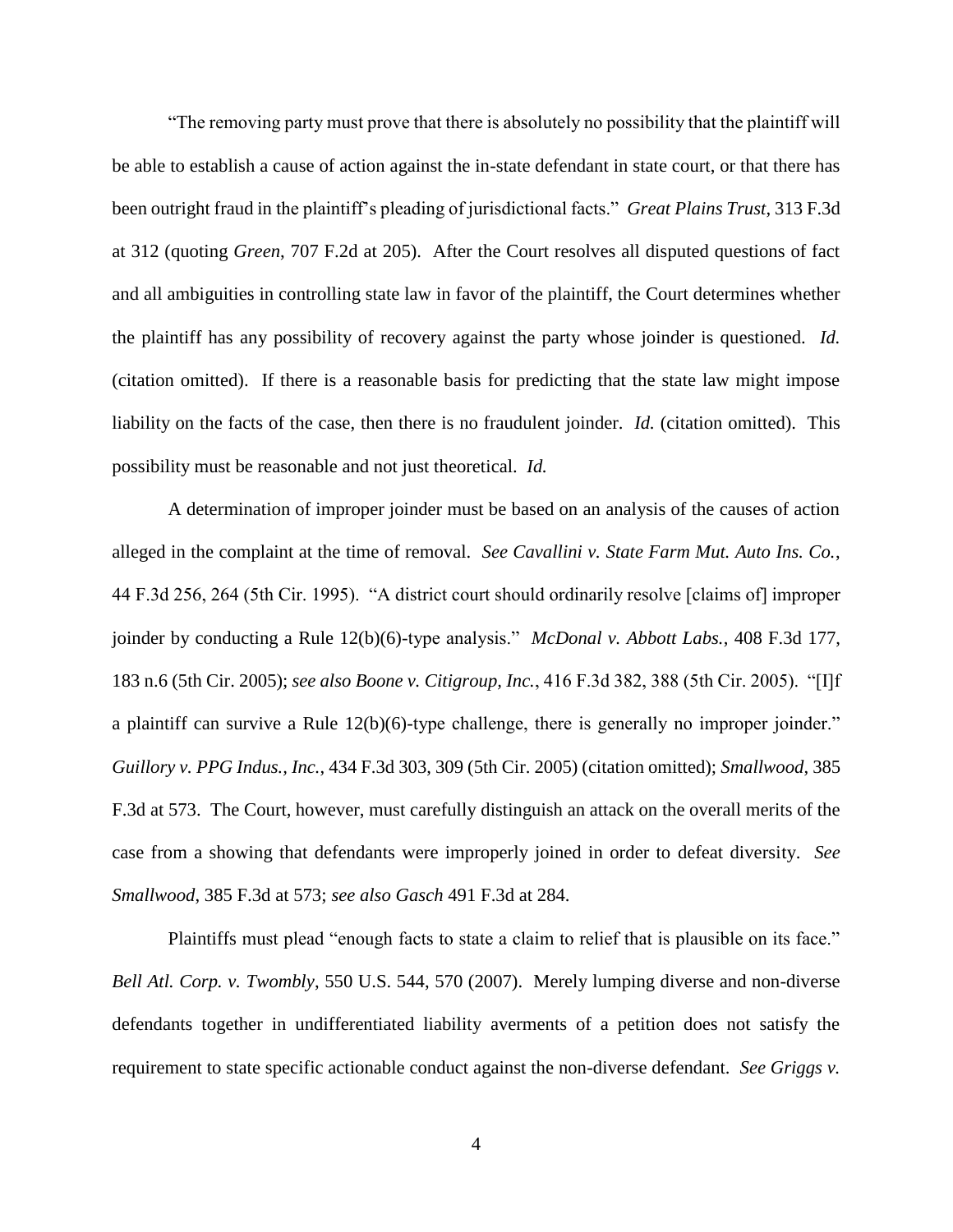*State Farm Lloyds*, 181 F.3d 694, 699 (5th Cir. 1999). Merely asserting a laundry list of statutory violations without factual support as to how a non-diverse defendant violated the statute will not suffice. *Doucet*, 2009 WL 3157478, at \*5. However, the joinder of an in-state, non-diverse defendant is proper as long as the plaintiff's petition contains factual allegations sufficient to render one of the statutory claims plausible. *Escuadra v. Geovera Specialty Ins. Co.*, 739 F. Supp. 2d 967, 985 (E.D. Tex. 2010).

#### **ANALYSIS**

A defendant alleging improper joinder has the heavy burden of demonstrating either (1) actual fraud in the pleading of jurisdictional facts or (2) the plaintiff's inability to establish a cause of action against the non-diverse party in state court. *Crockett v. R.J. Reynolds Tobacco Co.*, 436 F.3d 529, 532 (5th Cir. 2006) (quoting *Travis v. Irby*, 326 F.3d 644, 646-47 (5th Cir. 2003)). Under the second prong, which provides the relevant inquiry in this case, the standard is whether the defendant has demonstrated that there is no reasonable basis to predict that the plaintiff might be able to recover against the in-state defendant. *See Smallwood*, 385 F.3d at 573. Therefore, the question for the Court is whether Allstate has shown that Plaintiffs have *no possibility* of establishing a valid cause of action against the non-diverse defendant, Harbison.

First, the Court must decide which standard to apply in the examination of Plaintiffs' state court petition. Although this Court has applied the federal pleading standard in addressing the question of improper joinder in past decisions, other courts have applied the lesser state court standard. The Fifth Circuit recently clarified that the federal pleading sufficiency standard applies to analyzing improper joinder. *See Int'l Energy Ventures Mgmt., L.L.C. v. United Energy Grp., Ltd.*, 818 F.3d 193, 208 (5th Cir. 2016).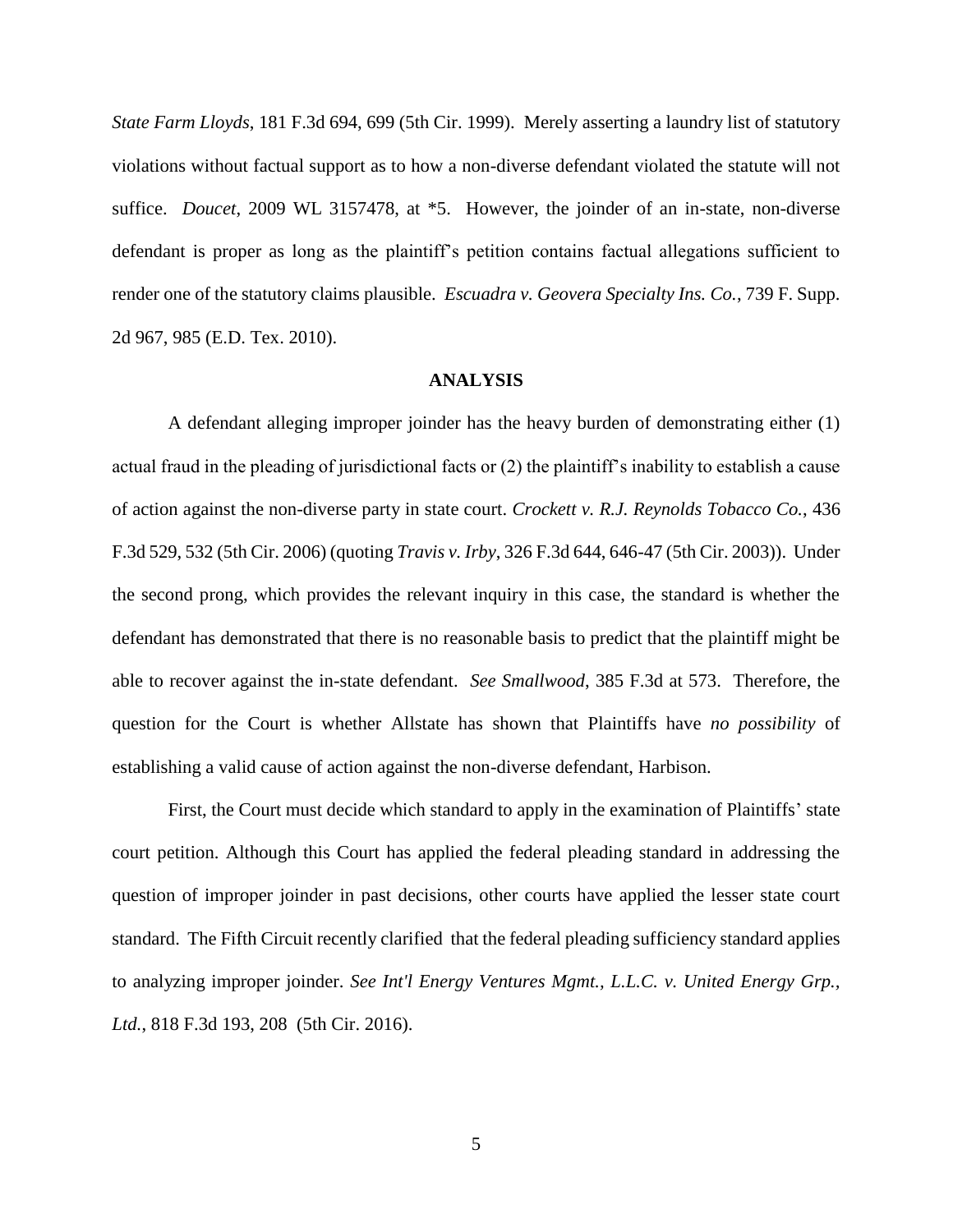Plaintiffs bring claims against Harbison for violations of the Texas Insurance Code, violations of the Texas Deceptive Trade Practices Act, fraud, negligence, and gross negligence. Plaintiffs have not alleged enough facts to state a claim to relief that is plausible on its face under any of these causes of action.

#### *Texas Insurance Code*

Allstate correctly asserts that, under Texas law, an insured may have a valid cause of action against an insurance adjuster under the proper circumstances, but only if sufficient facts exist, and are pleaded, involving allegedly harmful conduct by the adjuster toward Plaintiff. Texas law does permit adjusters, like Harbison, to be held individually liable for violations of the Texas Insurance Code, Chapter 541. *See* Tex. Ins. Code § 541.002(2) (defining "person" to include "adjuster"); *see also Hornbuckle v. State Farm Lloyds*, 385 F.3d 538, 544-45 (5th Cir. 2004). But for an adjuster to be held individually liable, they have to have committed some act that is prohibited by the section, not just be connected to an insurance company's denial of coverage.

There are no such allegations in this case. Plaintiffs' Original Petition alleges only that Allstate insured Plaintiffs, that a storm in April 2016 damaged Plaintiffs' insured property, that Plaintiffs submitted a claim for that damage to Allstate, and that Allstate utilized Harbison to investigate the claim. Plaintiffs assert only boilerplate allegations that Harbison failed to thoroughly investigate the claim, made misrepresentations and omissions regarding the amount of damage and cost of repair, and conducted an outcome-oriented investigation. No additional facts are alleged. General allegations that Harbison's investigation caused Plaintiffs harm because it resulted in an underevaluation of the claims is not sufficient because there are no factual allegations of independent conduct on Harbison's part, which caused Plaintiffs any harm.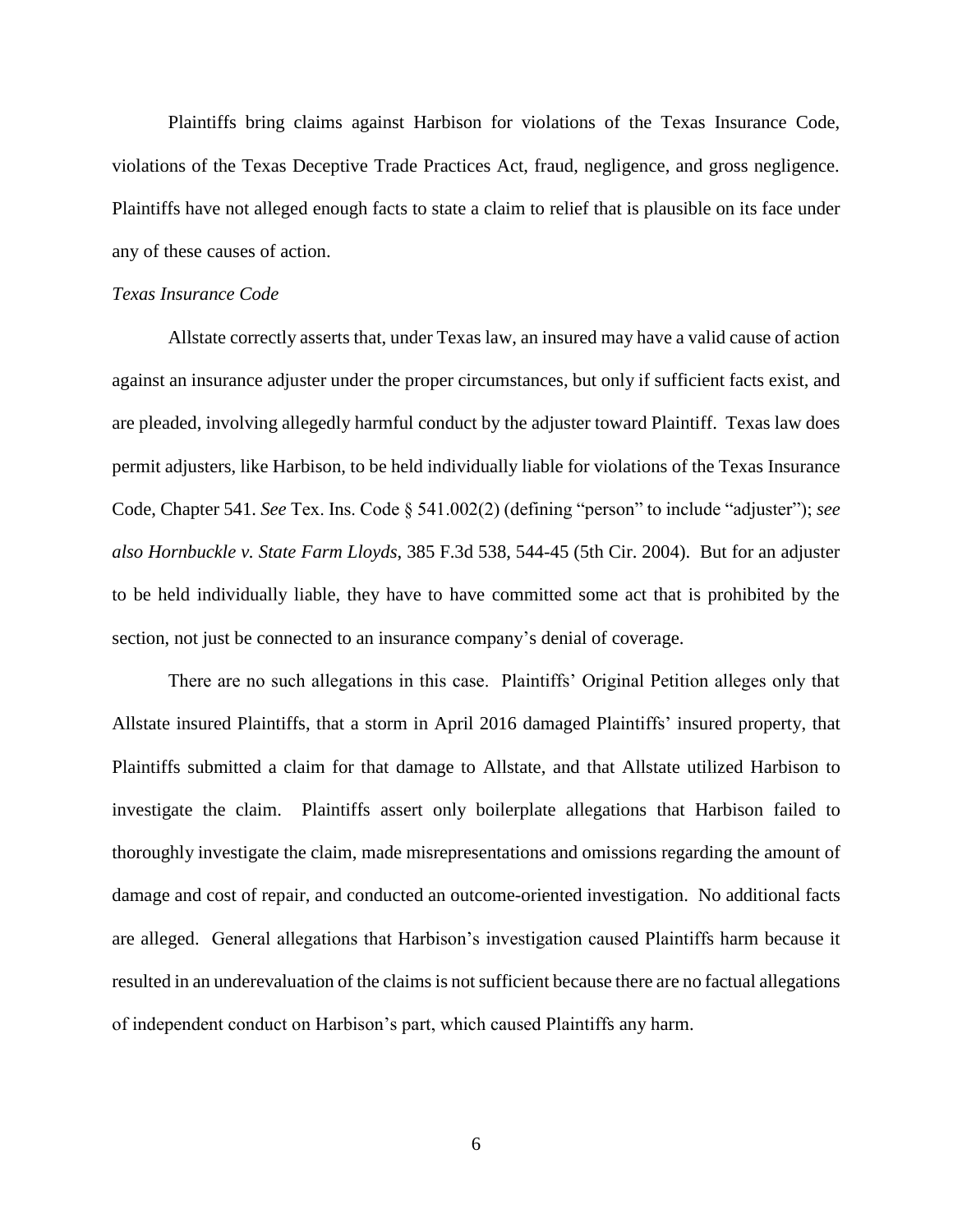Plaintiffs cause of action under Texas Insurance Code, Chapter 542 likewise fails because Chapter 542 only applies to specifically listed "insurers," and Harbison, an adjuster, is not an insurer. *See Ministerio Int'l Lirios Del Valle v. State Farm Lloyds*, No. 3:16-CV-1212-D, 2016 WL 5791550, at \*4 (N.D. Tex. Oct. 4, 2016).

#### *Deceptive Trade Practices Act*

Plaintiffs have not alleged enough facts to state a claim to relief that is plausible on its face under the Texas Deceptive Trade Practices Act. Plaintiffs only make boilerplate allegations that Harbison failed to "write up an estimate reflecting the proper repair of Plaintiffs' Property when liability [became] reasonably clear," that Harbison represented that his adjusting and investigative services had characteristics they did not possess, that his services were of a particular standard when they were of another, and that Harbison's actions were unconscionable. Plaintiffs do not allege any specific, factual allegations that would state a plausible claim for a violation of the Texas Deceptive Trade Practices Act.

### *Fraud and Negligence*

Plaintiffs vaguely allege that Harbison made fraudulent and negligent misrepresentations regarding the amount of damage to Plaintiffs' property and regarding why the policy would not cover certain damage. However, Plaintiffs fail to specify a single alleged misrepresentation in either the Original Petition or Motion to Remand. The misrepresentation must be about the details of a policy, not the facts giving rise to a claim for coverage. General allegations that Harbison's investigation caused Plaintiffs harm because it resulted in an underevaluation of the claims is not sufficient because there are no factual allegations of independent conduct on Harbison's part, which caused Plaintiffs any harm. Additionally, "Texas law does not recognize a cause of action